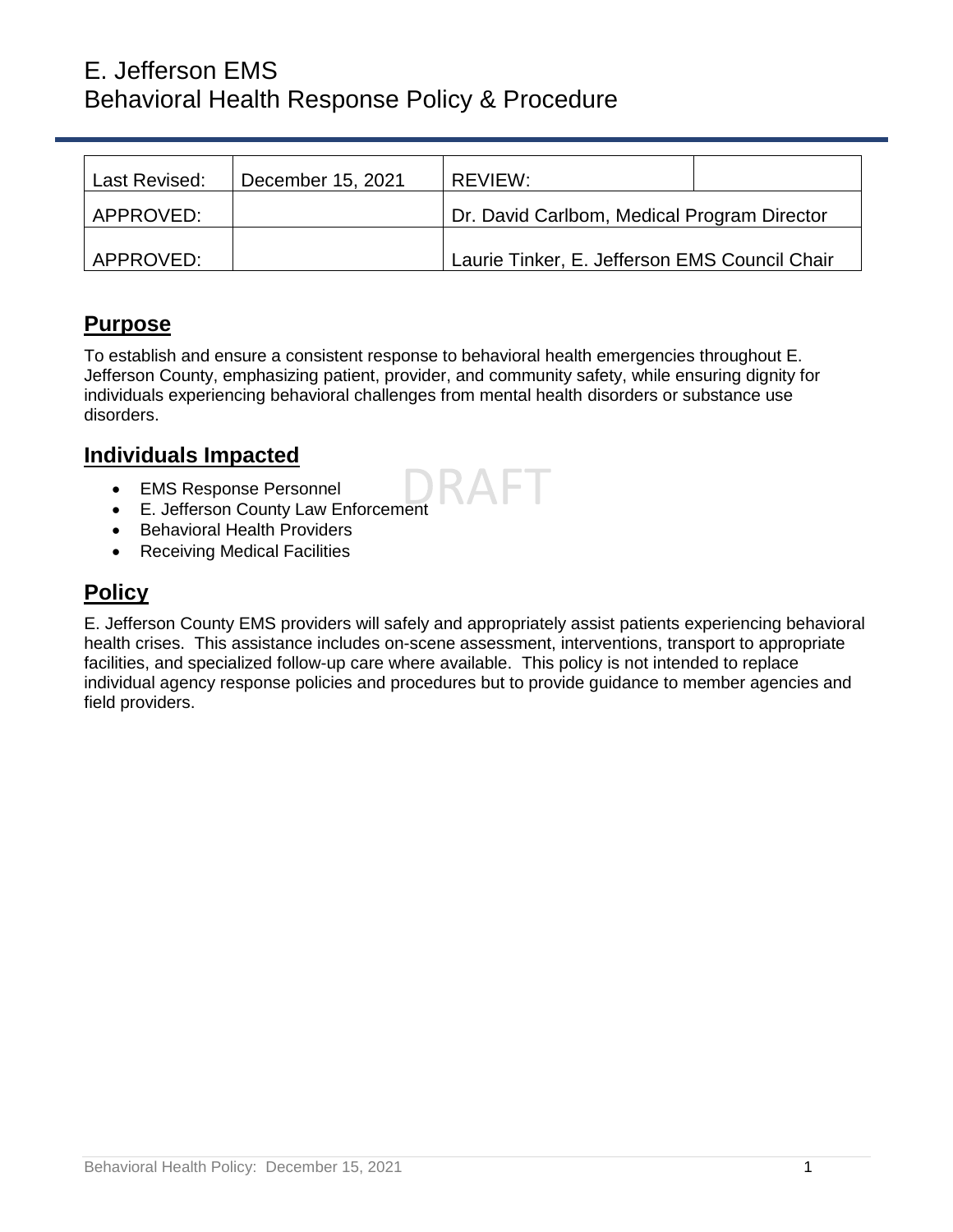### **Definitions**

- Alternate Destination A transport destination other than an emergency department. See Alternate Destination Policy
- Behavioral HealthThe connection between physical health and the well-being of the mind.
- Behavioral Health CrisisAny situation in which a person's behavior puts them at risk of hurting themselves or others.
- Behavioral Health NavigatorAn individual who works with a multidisciplinary team to support patients and address the social determinants that impact the patient's health by linking the patient with resources.
- Behavioral Health ReportA supplement to ESO patient care report documenting a behavioral health patient incident.
- CARESCommunity assistance referral and education services.
- Crisis Intervention Officer/teamA community-based approach to intervene with incidents involving individuals with mental illness and/or substance use disorders.
- Designated Crisis ResponderCounty designated individual identified by statute to evaluate if a person represents harm to self/others, or is gravely disabled and is at imminent risk, or if there is a nonemergent risk due to a substance use disorder or mental disorder.
- Force ProtectionForce protection refers to the concept of protecting fire/EMS personnel, civilians, facilities, equipment, and operations from threats or hazards in order to preserve operational effectiveness.
- Grave Disability A person is a threat to self or others based on their expressed thoughts, beliefs, actions, or inability to care for themselves.
- Implied ConsentImplied consent is consent that is not expressly granted by a person but rather implicitly granted by a person's actions and the facts and circumstances of a particular situation.
- Involuntary TransportTransport from one location to the next without informed consent and under the intent of implied consent.
- Mental Health Professional A psychiatrist, psychologist, physician assistant working with a supervising psychiatrist, psychiatric advanced registered nurse practitioner, psychiatric nurse, or social worker, and such other mental health professionals as may be defined by rules adopted by the Secretary of Health pursuant to RCW 71.05.
- Order of Apprehension to Detain RCW 71.05.153- A DCR may issue an order of apprehension to detain (also known as a "custody authorization" or "custody order") specifying a patient be taken to an emergency department, crisis triage, or crisis center.
- Safety PlanA plan and contract between a patient and healthcare provider for safety. It will include names of two individuals and phone numbers the patient can contact for help, two safe activities to use as a diversion, and a safe location to go to in order to avoid stressors.
- Voluntary TransportTransport from one location to the next under informed consent.
- Vulnerable Person/PopulationThose by race/ethnicity, age, or socioeconomic status are disadvantaged by inadequate healthcare.

# **Procedures**

#### On-Scene Goals

When arriving on scene, these general guidelines should be followed: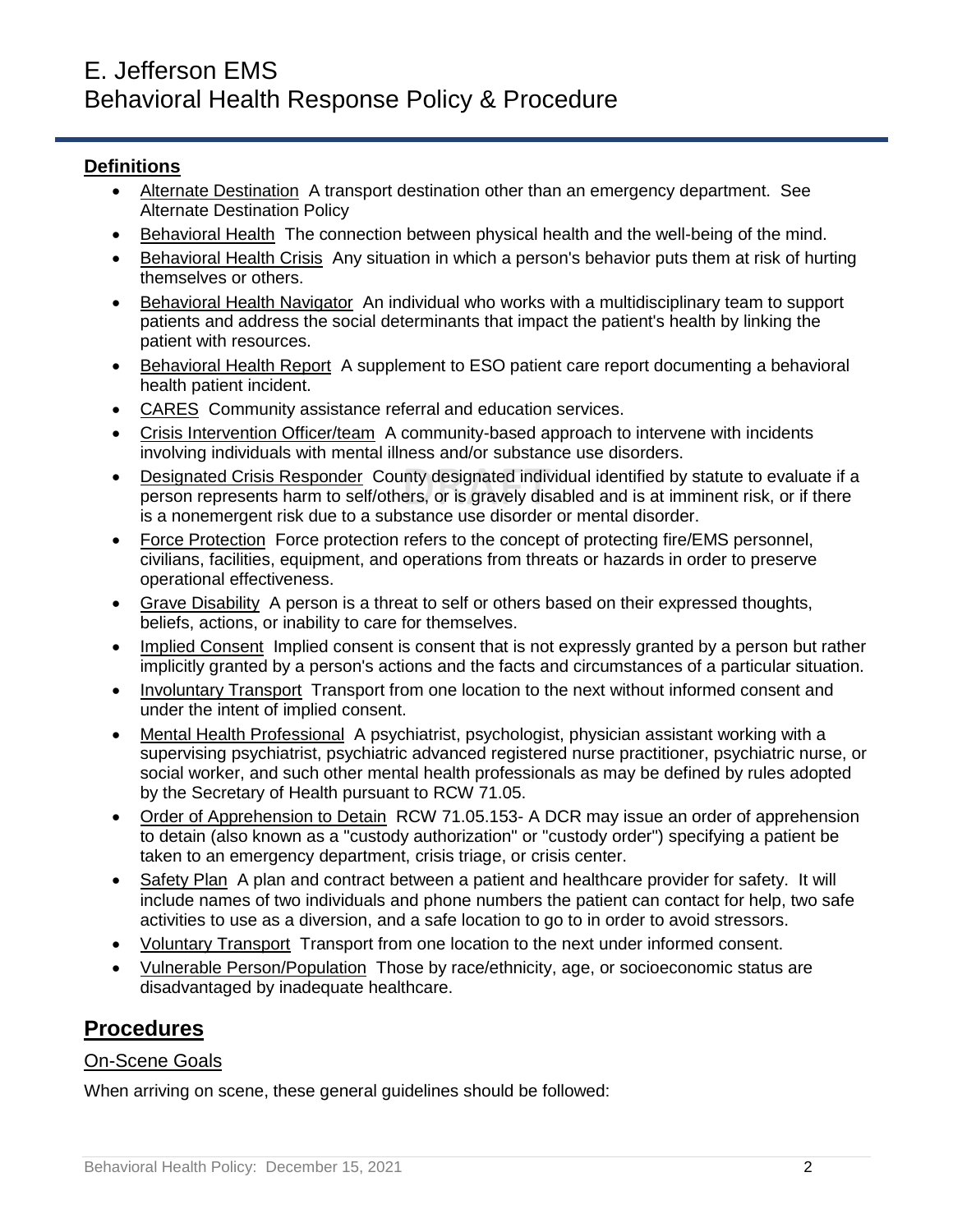- 1. Determination if scene is safe to enter.
- 2. Emphasis on behavior at the time rather than known prior diagnoses, assumptions, or history.
- 3. When possible, contact the patient outside. Consider establishing contact with patient by phone.
- 4. Role of law enforcement: Aiding with scene safety for EMS crews and force protection.
- 5. Assess patient's issues/agenda, capacity for decisions, and BARS score (page 39 patient care protocols).

### General Patient Categories

### Patients with Capacity Seeking Resources

- 1. A patient who does not request transport to hospital or crisis center. These patients are seeking resources.
- 2. These patients have insight and the capacity to make decisions.
- 3. They are NOT actively suicidal or homicidal and do not meet a definition of grave disability.
- 4. These patients can make a safety plan as an interim.
- 5. Contact specialty resources when available, i.e. CIT's, CARES units, Navigators [PHONE NUMBERS HERE WOULD HELP], and look at past utilization of these resources' effectiveness.
- 6. Patients should sign a non-transport release and wait for resources to meet with them.
- 7. Providers must document the patient's safety plan in the EHR narrative.

## Patients with Capacity Seeking Transport

- 1. These patients have some capacity and insight and are experiencing suicidal or homicidal ideation or exacerbation of their chronic mental health disorders.
- 2. In their capacity, they are requesting transport for treatment.
- 3. Their consent is informed, and their decision is voluntary.
- 4. Transport to
	- a. ED
	- b. Alternate destination (Crisis Center or Withdrawal Management)
- 5. EMS providers must document the patient's informed consent and transport decision in the EHR narrative.

## Patients without Capacity & Gravely Disabled

- 1. These patients are gravely disabled by their suicidal/homicidal ideation, intoxication, or exacerbation of their chronic mental health disorder.
- 2. They will lack the capacity and insight to make decisions.
- 3. Their consent for treatment is implied, and their transport will be involuntary.
- 4. EMS providers can gain access to the patient, and the scene is safe.
- 5. These patients can be transported against their will as
	- a. they lack the capacity to make decisions, AND
	- b. leaving them on the scene would lead to an imminent threat to their health and safety.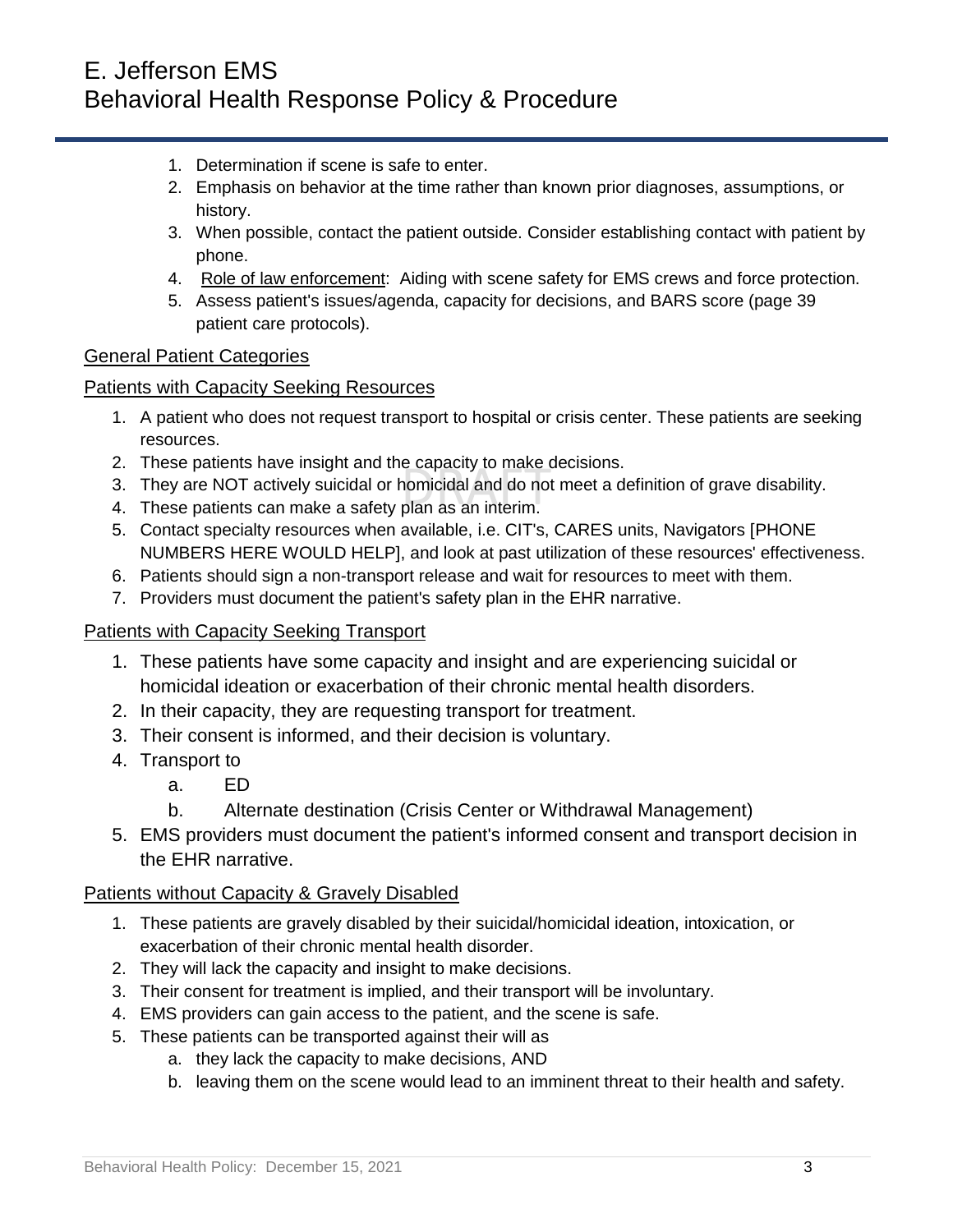# E. Jefferson EMS Behavioral Health Response Policy & Procedure

- 6. Contact Mobile Crisis Outreach (DCR) 1-888-910-0416 for on-scene evaluation or consultation to describe the patient's grave disability.
- 7. If DCR is unavailable or unable to respond, contact base station for orders.
- 8. Contact of a DCR or base station should not delay actions necessary to prevent the patient from causing further harm, when safe to do so.
- 9. EMS providers may physically restrain the patient AS INDICATED and document the reason and method appropriately.
- 10. EMS providers may use medications to treat severe agitation that are impeding timely & safe evaluation of life-threats.
- 11. Request law enforcement response.
- 12. A patient who cannot safely be restrained should be dispositioned as "Patients Threatening Violence / Unsafe Scene"

### Patients Threatening Violence / Unsafe Scene

- 1. These patients are violent, or proclaim/threaten violence, or possess a weapon, or EMS providers are unable to gain safe and sustained access to the patient, and/or the scene is unsafe.
- 2. EMS shall perform a determination if scene is safe for EMS to enter (see below).
- 3. If scene is unsafe, do not enter the scene. Stage and contact dispatch for law enforcement and a DCR to respond to the scene.
- 4. If law enforcement does not respond or will not engage in the incident:
	- a. Request Dispatch of a Battalion or Duty Chief
		- i. The incident commander, or supervisor, will review and confirm risk assessment and use this review to guide further agency actions and requesting additional resources
		- ii. The incident commander, or supervisor, will be responsible for coordinating communication with law enforcement and DCR
		- b. Whenever feasible, communicate directly with a LE officer about the case (options include face-to-face, via radio, MDT group chat, or cell phone). Confirm their intentions regarding their response.
		- c. When appropriate, ask dispatch to request the patient to come outside or meet EMS personnel at a location that provides a greater margin of safety. Any contact with the patient (e.g., phone, verbal, etc.) will be documented.
		- d. If patient contact is attempted, consider requesting a contact timer from JeffCom (at 3- or 5-minute intervals)
		- e. If the supervisor identifies that the fire agency may not safely enter (or remain on) the scene or safely contact the patient, the supervisor will attempt to update the reporting party.
- 5. The absence of Law Enforcement or DCR response will not increase the level of risk EMS personnel take. EMS personnel will have no obligation to provide patient care in an unsafe scene or situation.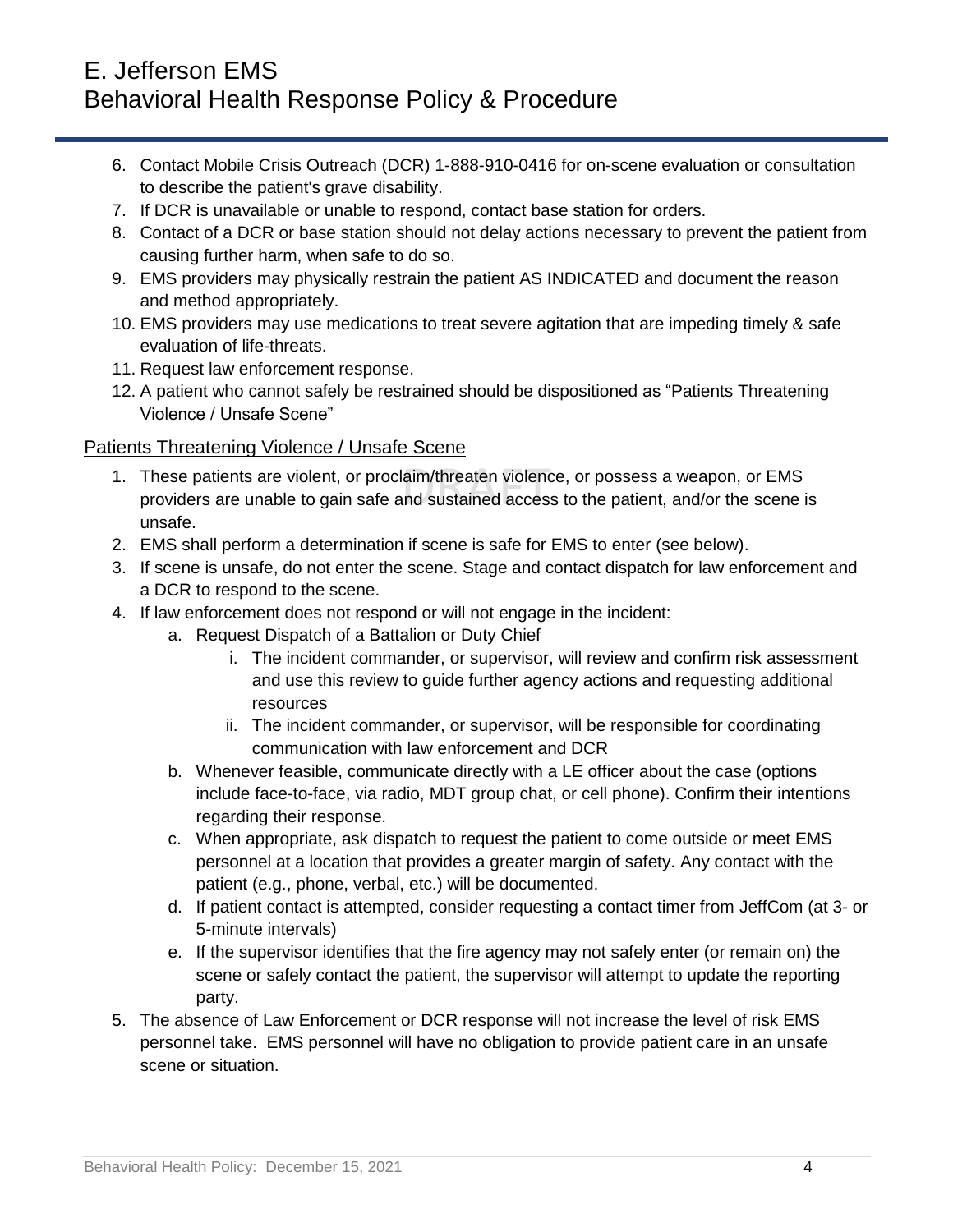6. Contact by dispatch with the reporting party will be attempted prior to leaving the scene if no patient contact can be attempted. Dispatch should be notified upon implementation of the decision to leave the scene.

#### Determination if a scene is safe for EMS to enter

Prior to entering the scene, EMS should conduct a preliminary risk assessment based on known information. If any of the below is encountered, stage and contact law enforcement as appropriate.

- 1. Is the patient harming or threatening harm to people?
- 2. Is the patient threatening to harm themselves with a weapon?
- 3. Are there bystanders that appear to present a threat to the patient or responders?
- 4. Is there an identifiable risk factor that presents an unusual or extraordinary threat to the health & safety of responders?
- 5. Does the physical environment appear safe?

If law enforcement is present, perform direct communication prior to entering scene to confirm their intentions regarding the response & safety plan.

If law enforcement is unable to respond, consider the following:

- 1. Request additional resources early (such as additional fire/EMS unit(s), behavioral response unit, social worker, designated crisis responder (DCR), and/or other county specific resources).
- 2. Contact the EMS service leadership, if available, to assist with risk assessment and additional guidance.
- 3. Consider all personal protective equipment available to EMS providers.
- 4. When appropriate, ask the person/patient to meet EMS outside of their house/building or meet EMS personnel at a location that provides a greater margin of safety.
- 5. Request status checks on responding EMS providers from dispatching entity.
- 6. Identify process to disengage from the scene to include notification of dispatching entity.
- 7. Dispatching entity should be notified when EMS disengages from the response and leaves the scene.

Situational Awareness and Mitigation/De-escalation Tools

| <b>Signs of Impending Violence</b> |  |  |
|------------------------------------|--|--|
| <b>Clenched fists</b>              |  |  |
| Display or threat of weapon        |  |  |
| Staring & non-blinking             |  |  |
| Threatening Posture & Gestures     |  |  |
| Clenched Jaw                       |  |  |
| Red face                           |  |  |
| Bulging neck veins                 |  |  |

| <b>De-Escalation Strategies</b>              |  |  |
|----------------------------------------------|--|--|
| Remove irritating stimuli                    |  |  |
| Discuss situation calmly                     |  |  |
| <b>Active Listening</b>                      |  |  |
| <b>Explore Patient's Feelings</b>            |  |  |
| <b>Normalize Feelings</b>                    |  |  |
| <b>Convey Respect</b>                        |  |  |
| Ask: What helped in the past? What will help |  |  |
| now?                                         |  |  |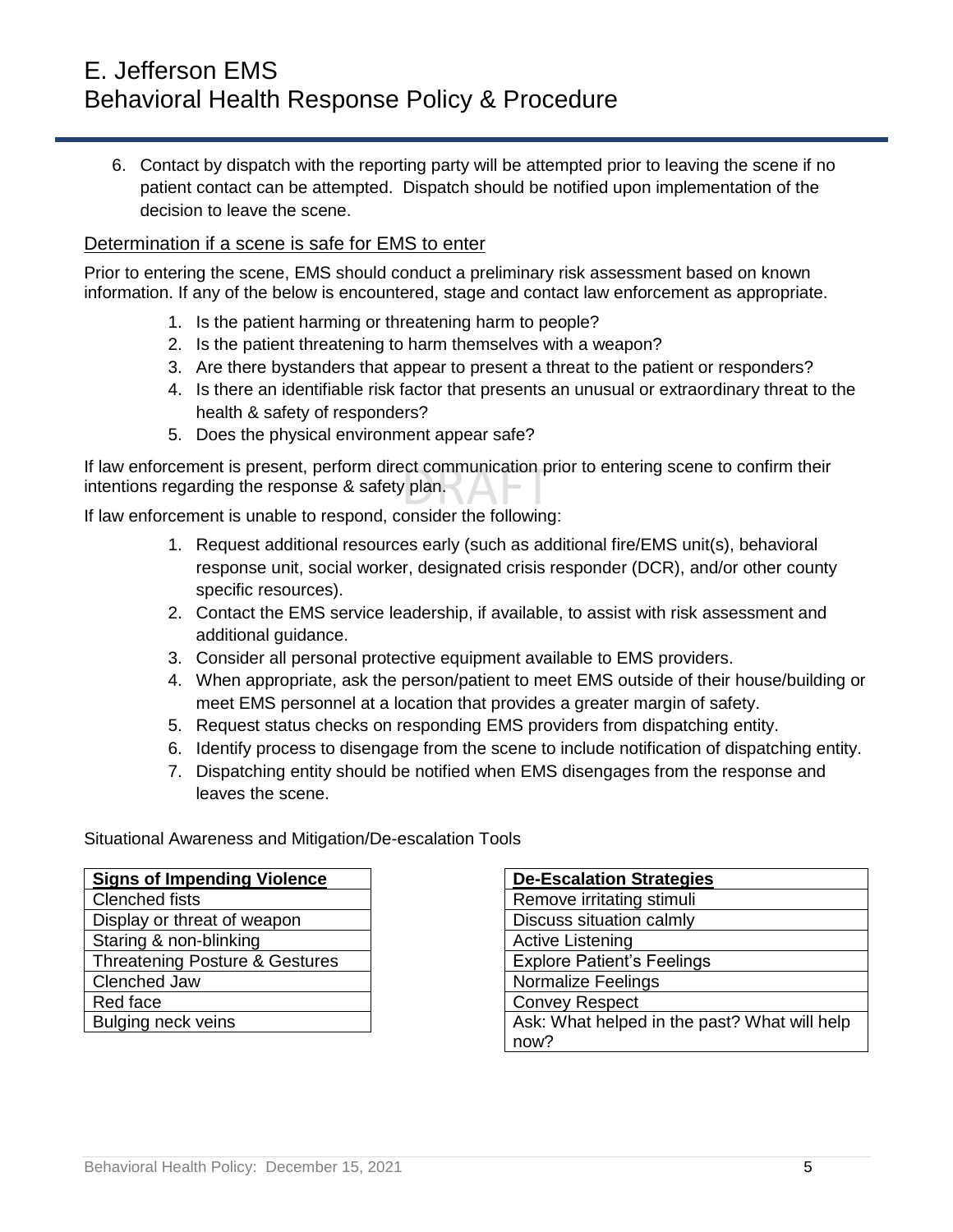### Assessment of the risk the person presents to themself, the public, and responders

[Need to fill in this section.]

#### Determination of an individual's decision-making capacity

To decline care, a patient must demonstrate decision-making capacity. To have decisional capacity, a patient must fulfill the following criteria.

Patient/caregiver is:

- 1. 18 years old or believed to be an emancipated minor.
- 2. Oriented (GCS 15) and understands the situation and consequences
	- a. can weigh risk/benefit options
	- b. rationally/logically processes information before making a decision
	- c. can demonstrate understanding using teach-back method
	- d. communicates their desires
- 3. Neither physically, nor cognitively impaired by the use of alcohol, drug(s), or other substances.
- 4. Neither suspected of brain trauma, nor hypoxia as evidenced by pulse oximetry > 85%.
- 5. Absent of dementia, mental illness, or other medical disease that impairs the patient's decisionmaking.
- 6. Absent of attempted suicide, verbalized suicidal intent, or other factors suggesting suicidal intent.

#### Patients with decision-making capacity

To refuse care and/or transport against medical advice (AMA), a patient (or a person authorized to speak on their behalf) must be oriented and understand the situation and consequences; and be able to weigh risk/benefit options; and rationally/logically process information before making a decision; and communicate their desires.

This statement should be read by the patient who is refusing care and or transport against medical advice or have it read to them by the EMS professional caring for them.

"This form has been given to you because you do not want treatment and/or transport by EMS. Your health and safety concerns us, even though you have decided not to accept our advice. In doing so, please remember the following:

- 1. Your condition may not seem as bad to you as it may actually be. Without treatment your condition or problem could become worse. If you are planning to get medical treatment, a decision to refuse treatment or transport by EMS may result in a delay of care, which could make your condition or problem worse.
- 2. The evaluation and/or treatment offered to you by EMS cannot replace treatment by a doctor. You should obtain medical evaluation and/or treatment by going to any hospital Emergency Department in this area, or by calling your doctor if you have one.
- 3. If you change your mind or your condition becomes worse, do not hesitate to call 9-1-1. Don't wait. When medical treatment is needed, call 9-1-1; it is better to get help immediately."

#### Patients without decision-making capacity

If the patient does not have decision-making capacity, the patient cannot refuse care against medical advice per established protocols. In such an instance, EMS should proceed in efforts to safely engage the patient using considerations for unsecured scenes.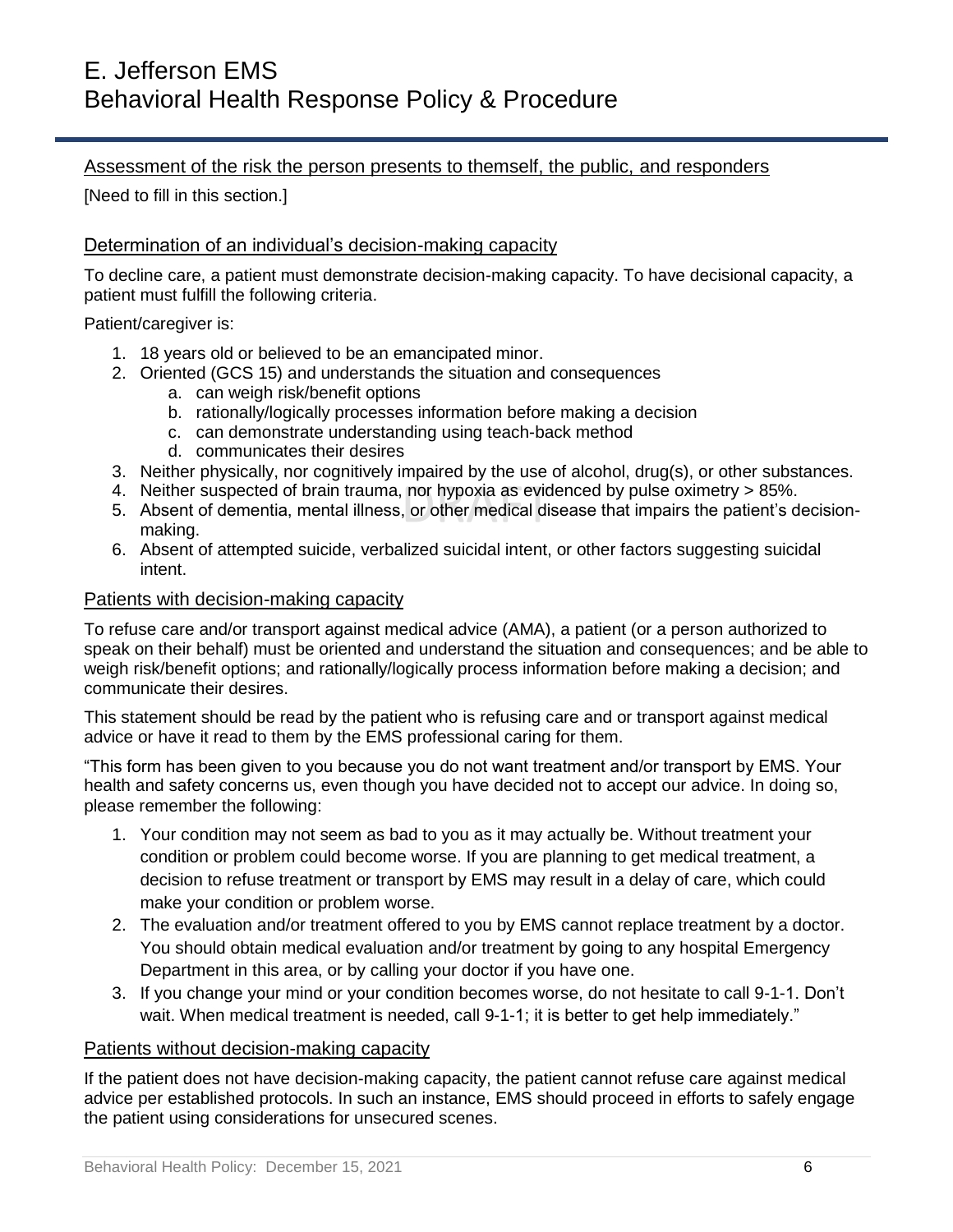Law enforcement should be contacted to attempt to get assistance in managing the patient.

If EMS has made the determination to not engage or disengage with the uncooperative patient and that they should remove themselves from the scene due to safety concerns, online medical control will be contacted.

When EMS providers disengage from a scene with or without patient interaction, they should document the risk they perceive in engaging the patient, their perception that the scene is unsafe, and that law enforcement is unable to assist in the call.

#### General Considerations for Physical and Pharmacological Management Devices

EMS providers are primarily responsible to develop and implement patient care plans tailored to the scene and patient scenario and to provide emergency medical care in accordance with their training, scope of practice, and protocols. The method of physical and/or pharmacologic management shall not restrict the adequate monitoring of applicable physiology including vital signs or otherwise prevent appropriate and necessary therapeutic measures. It is recognized that medical evaluation and treatment requires patient cooperation and thus, may be difficult or impossible.

Sufficient personnel should be available to provide the safest environment for patient, EMS providers, and others. Request additional resources early.

EMS professionals must remember that uncooperative behavior may be a symptom of medical conditions such as:

- Head trauma
- Alcohol/drug related problems (e.g. combative agitation)
- Metabolic disorders (i.e., hypoglycemia, hypoxia, etc.)
- Psychiatric/stress related disorders

Physical Management Considerations

- Soft physical management devices are to be used when necessary in situations where the patient is potentially violent and may be a danger to themselves, EMS personnel, or others.
- All physical management devices should have the ability to be quickly released.
- EMS personnel shall check for circulation in extremities that are restrained on regular intervals.
- Restrain the patient in a lateral or supine position. Do not restrain the patient in a prone position.
- No devices such as backboards, splints, or other devices will be placed on top of the patient.
- The patient must always be under constant observation by EMS. Use continuous multimodal monitoring such as ECG, end tidal CO2 (EtCO2), and pulse oximetry, when indicated, available, and able to be performed.
- Hard physical management devices should be transitioned to soft physical management devices as soon as possible.
- The person who was responsible for applying a physical management device that requires a key (such as handcuffs) or special releasing device should physically remain with the patient regardless of the vehicle of transport in the interest of the patient's safety or an alternative appropriate physical management device must be used.

Pharmacologic Management Recommended Practices

- EMS providers may administer an appropriate dose of a pharmacologic management measure as directed by patient care protocols.
- Online medical direction may be contacted at any time for advice or for pharmacological orders.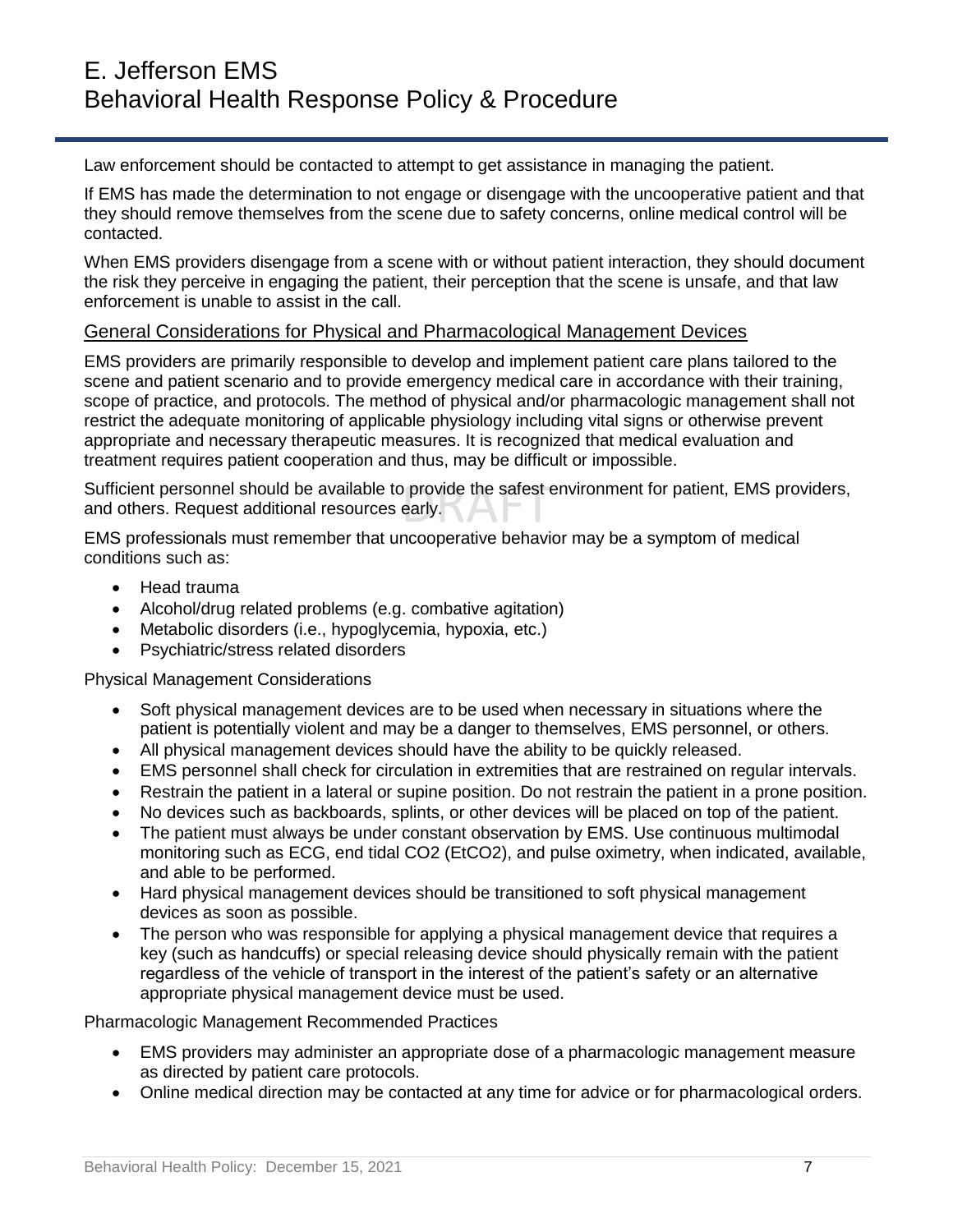- The patient must always be under constant observation by EMS. Use continuous multimodal monitoring to include ECG, end tidal CO2 (EtCO2), and pulse oximetry, when indicated, available, and able to be performed.
- Refer to local MPD patient care protocols for guidance on appropriate medical instances to administer pharmacologic management measures.

### EMS Refusal to Treat and/or Transport

EMS providers may determine that they should remove themselves from the scene due to safety concerns. This removal may result in EMS not engaging or disengaging from a violent or uncooperative person or patient. EMS providers should include items identified in documentation standards for unsecured scenes and uncooperative patients.

- 1. If scene is unsafe, do not enter the scene. Stage and contact dispatch for law enforcement and a DCR to respond to the scene.
- 2. If law enforcement does not respond or will not engage in the incident:
	- a. Request Dispatch of a Battalion / Duty Chief
		- i. The incident commander, or supervisor, will review and confirm risk assessment and use this review to guide further agency actions and requesting additional resources
		- ii. The incident commander, or supervisor, will be responsible for coordinating communication with law enforcement and DCR
	- b. Whenever feasible, communicate directly with a LE officer about the case (options include face-to-face, via radio, MDT group chat, or cell phone). Confirm their intentions regarding their response.
	- c. When appropriate, ask dispatch to request the patient to come outside or meet EMS personnel at a location that provides a greater margin of safety. Any contact with the patient (e.g., phone, verbal, etc.) will be documented.
	- d. If patient contact is attempted, consider requesting a contact timer from JeffCom (at 3- or 5-minute intervals)
	- e. If the supervisor identifies that the fire agency may not safely enter (or remain on) the scene or safely contact the patient, the supervisor will attempt to update the reporting party.
- 3. The absence of Law Enforcement or DCR response will not increase the level of risk EMS personnel take. EMS personnel will have no obligation to provide patient care in an unsafe scene or situation.
- 4. Contact by dispatch with the reporting party will be attempted prior to leaving the scene if no patient contact can be attempted. Dispatch should be notified upon implementation of the decision to leave the scene.

## Documentation Standards for Unsecured Scenes / Uncooperative Patients Refusal to Treat and/or Transport

In addition to standard documentation that is traditionally completed by EMS providers to document the care and decisions made by EMS personnel, EMS should also complete documentation that supports assessment and determination of scene safety, physical or pharmacological management, medical care, transport or no transport decisions made by the EMS personnel for these types of calls.